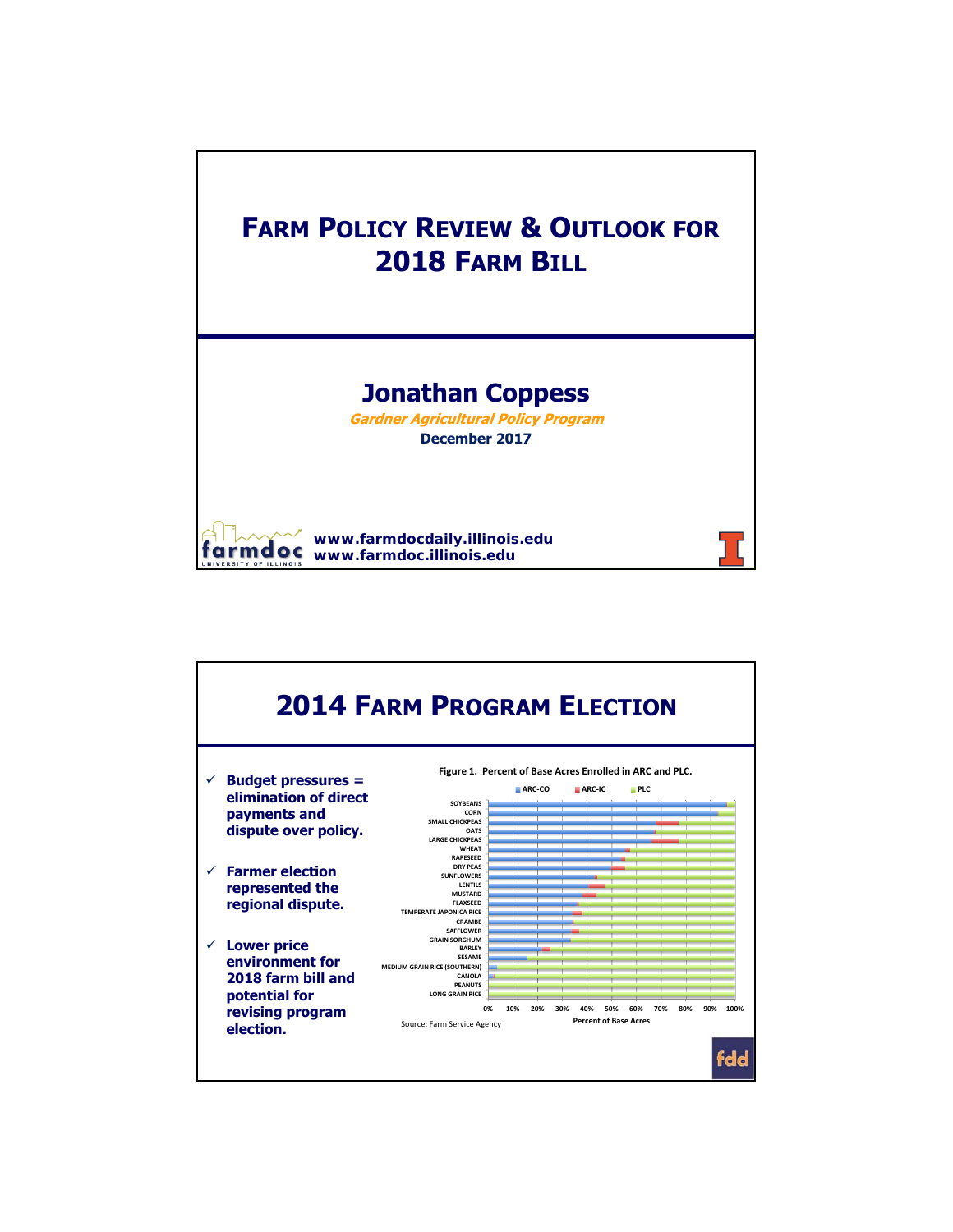

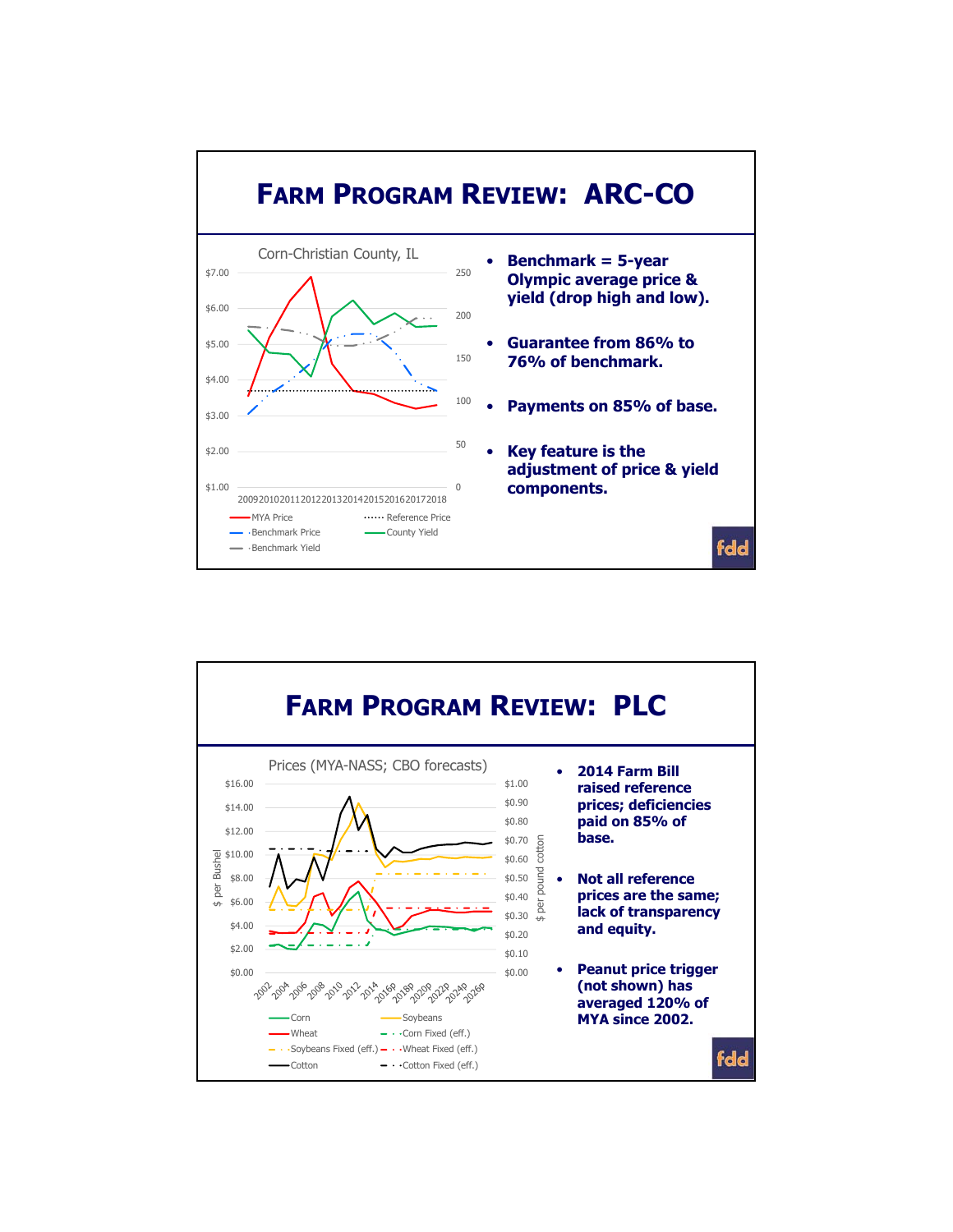

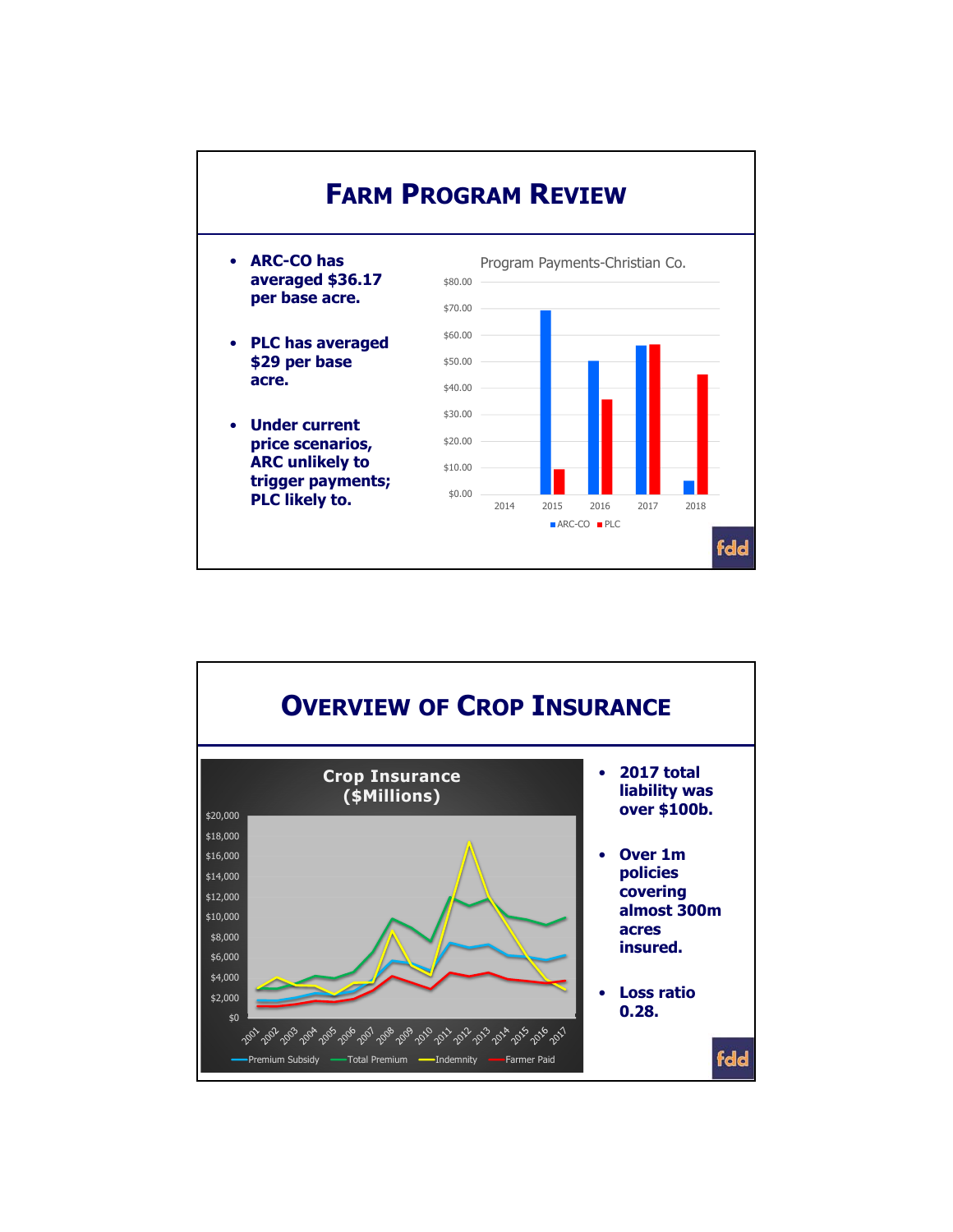## **FARM BILL CONSERVATION TITLE**



Reserve or Retirement

•CRP (1985): 10-15 year rental to reserve from production

•ACEP (1990): Easement purchased on land; wetlands, grasslands; farmland



## Working Lands

•EQIP (1996): cost-share assistance for practices; meet or avoid regulation •CSP (2002): 5-year contracts for maintaining and improving conservation •RCPP (2014): works across programs; regional basis; private funding match



## Compliance (1985)

•Determines eligibility for Federal assistance, including premium subsidy •Highly Erodible Land w/ plan; no converting or farming on converted wetlands •Significance: added in Eighties crisis; crop insurance removed 1996; reattached 2014

fdd

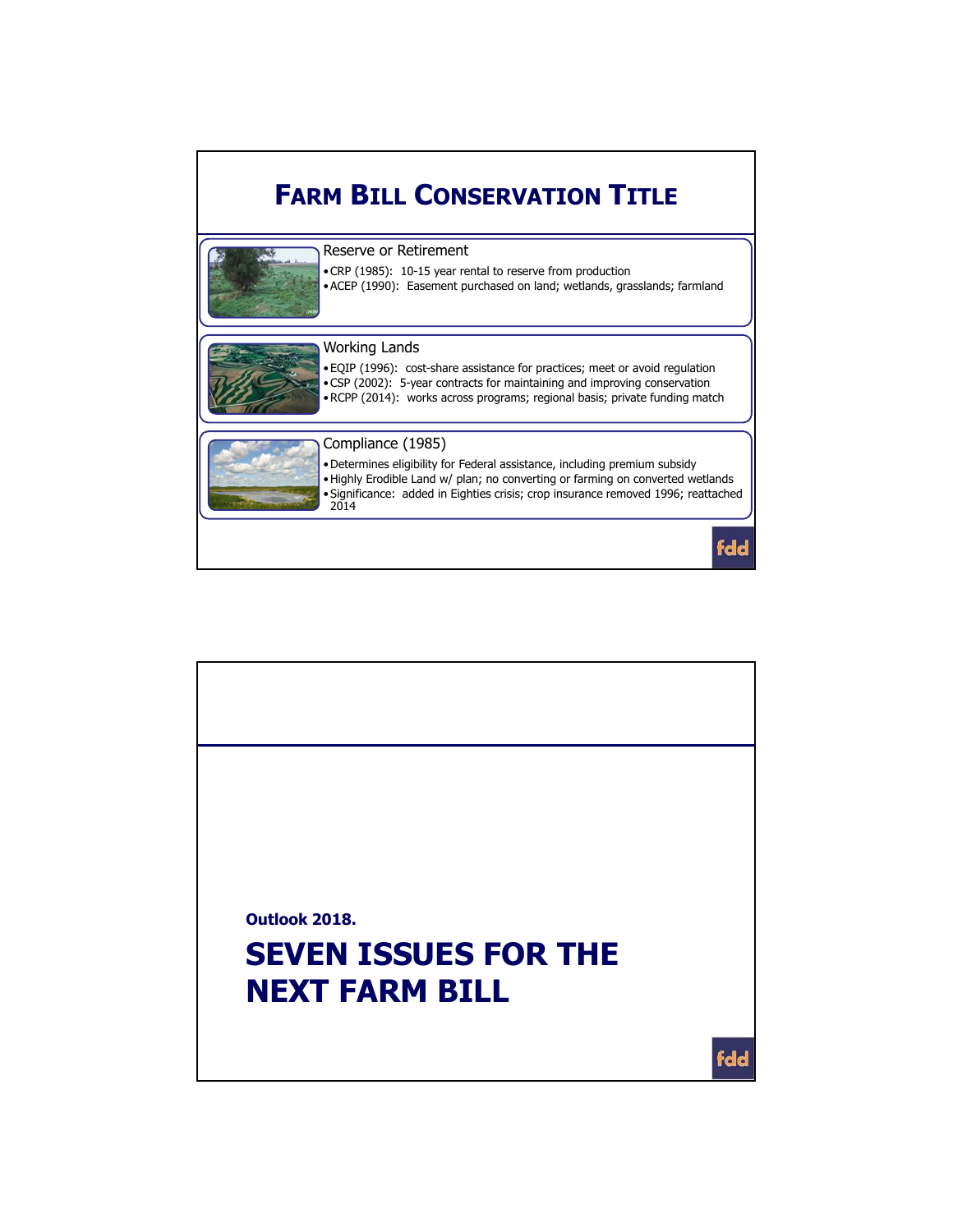

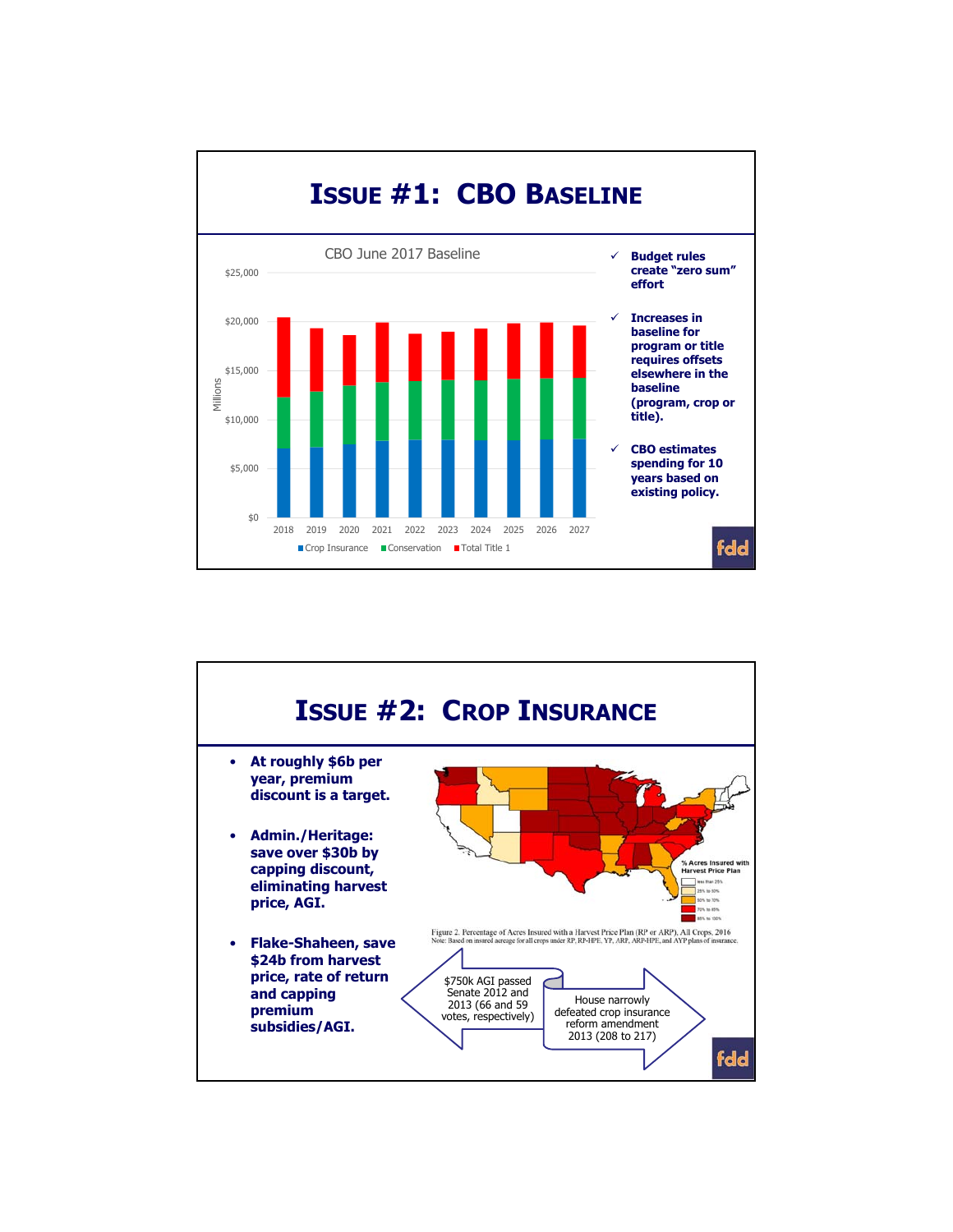

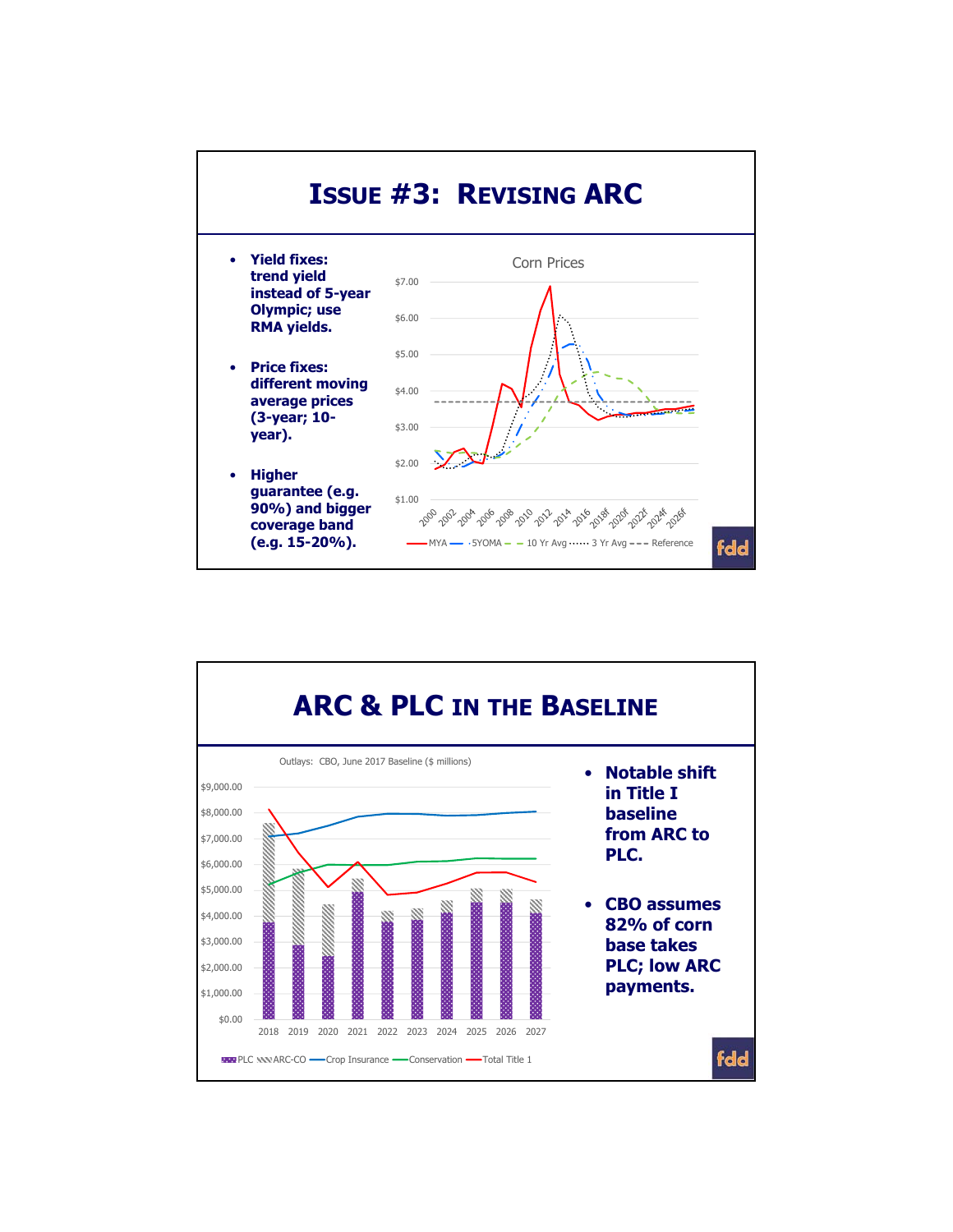

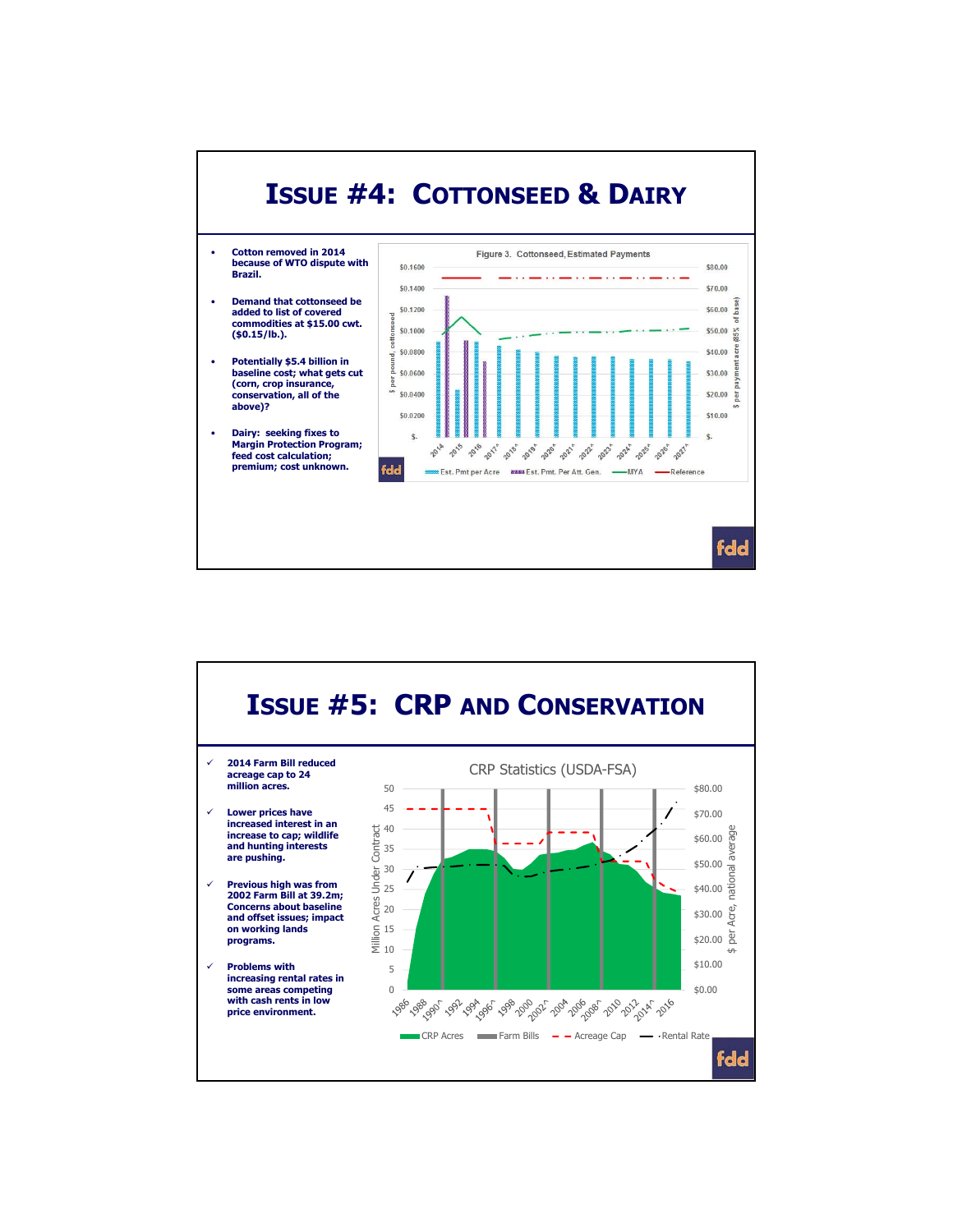